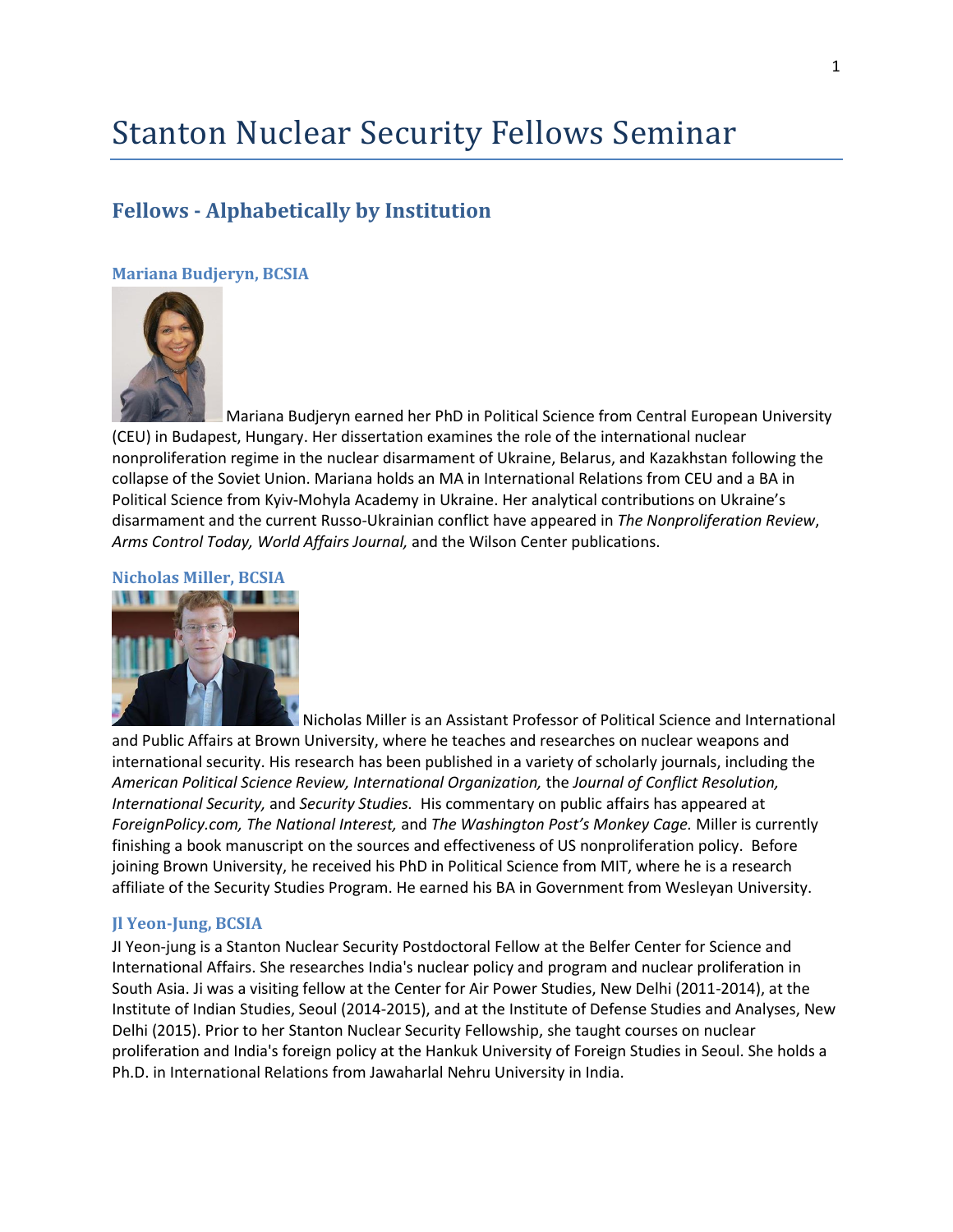#### **Ulrich Kühn, CEIP**



Ulrich Kühn is an Associate and a Stanton Nuclear Security Fellow at the Carnegie Endowment for International Peace in Washington, a Fellow with the Institute for Peace Research and Security Policy at the University of Hamburg (IFSH) and the founder and a Permanent Member of the Deep Cuts Commission. He has published on arms control, international security institutions and Euro-Atlantic security.

Previously, Kühn worked for the German Federal Foreign Office, the University of the Federal Armed Forces Hamburg and the New Zealand Waitangi Tribunal Unit. In 2011 he was awarded United Nations Fellow on Disarmament. He received his PhD in Political Sciences with highest honors from the University of Hamburg, earned a Masters Degree in Peace Research and Security Policy from the University of Hamburg and obtained a Magister Artium in Medieval and Newer History, Newer German Literature and Political Sciences at the Rheinische Friedrich Wilhelms University Bonn.

#### **Oriana Mastro, CFR**



Oriana Skylar Mastro is an assistant professor of security studies at the Edmund A. Walsh School of Foreign Service at Georgetown University where her research focuses on Chinese military and security policy, Asia-Pacific security issues, war termination, and coercive diplomacy. She is also an officer in the United States Air Force Reserve, for which she works as a political military strategist at PACAF. Previously, Dr. Mastro was a fellow in the Asia-Pacific Security program at the Center for a New American Security (CNAS), a University of Virginia Miller Center National Fellow and a Center for Strategic and International Studies (CSIS) Pacific Forum Sasakawa Peace Fellow. Additionally, she has worked on China policy issues at the Carnegie Endowment for International Peace, RAND Corporation, U.S. Pacific Command, and Project 2049. She holds a B.A. in East Asian Studies from Stanford University and an M.A. and Ph.D in Politics from Princeton University.

#### **Rebecca Lissner, CFR**



Rebecca Friedman Lissner is a Post-Doctoral Stanton Nuclear Security Fellow at the Council on Foreign Relations (CFR) in New York. Previously, Rebecca was the Brady-Johnson Pre-Doctoral Fellow at International Security Studies at Yale University. She has also served as a Special Advisor to the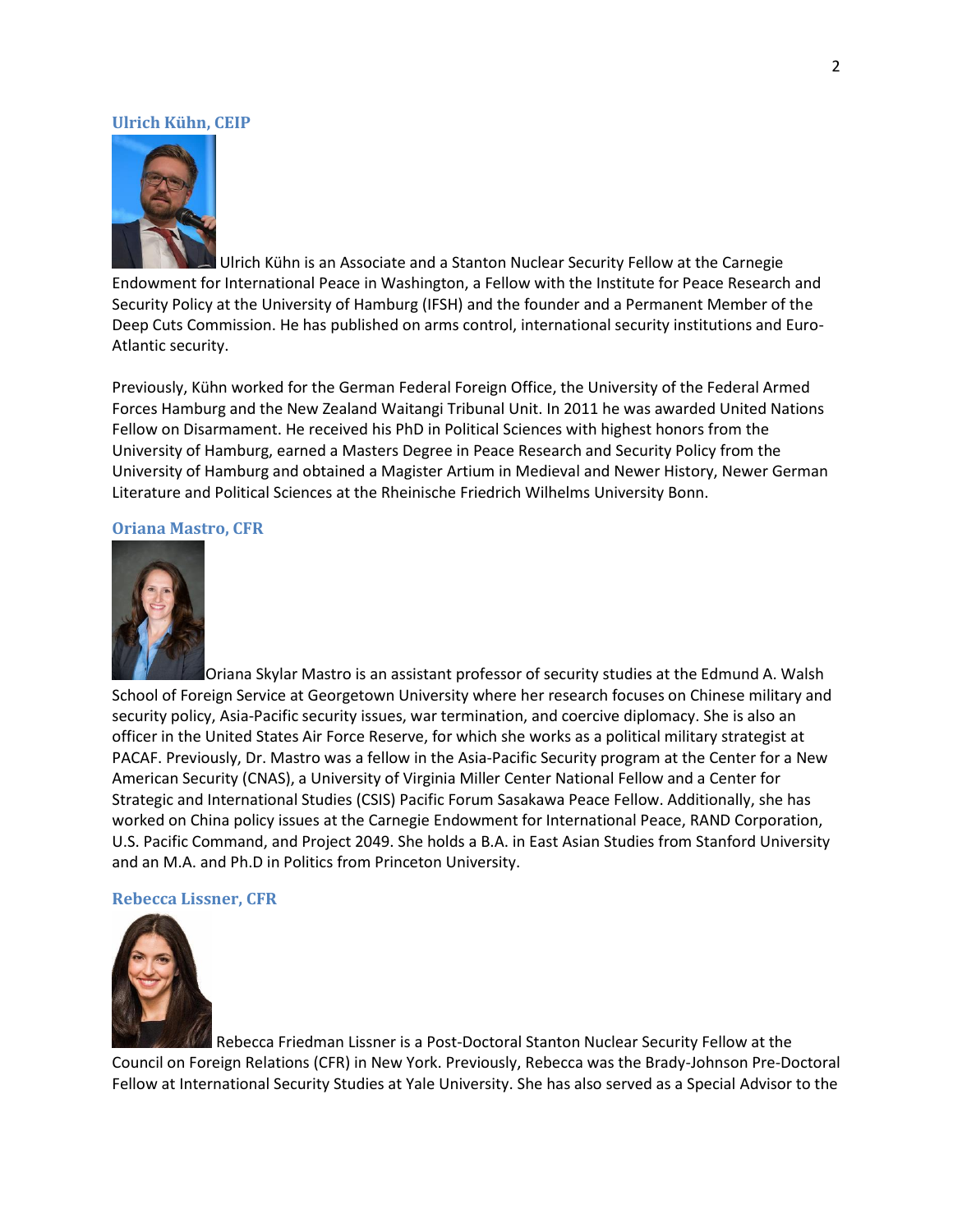Deputy Secretary at the U.S. Department of Energy, a Consultant to the U.S. Mission to NATO, and a Research Associate at CFR.

Rebecca's recently completed dissertation "Grand Strategic Crucibles: The Lasting Effects of Military Intervention on State Strategy," examined how lessons learned from military interventions have shaped U.S. grand strategy since World War II. Her scholarship has been published in *Presidential Studies Quarterly* and *International Peacekeeping*; her commentary has appeared in *Foreign Affairs, War on the Rocks*, and *The Los Angeles Times*, among other publications. Rebecca received an AB in Social Studies from Harvard University and a PhD in Government from Georgetown University. In 2016, she was named a Next Generation National Security Leader by the Center for a New American Security.

#### **Anna Péczeli, CISAC**



Dr. Anna Péczeli is a Stanton nuclear security fellow at the Center for International Security and Cooperation (CISAC) at Stanford University. She is also an assistant professor and research fellow at the Centre for Strategic and Defence Studies (National University of Public Service – Budapest, Hungary) where she is currently on sabbatical leave. Previously she was an assistant lecturer at Corvinus University of Budapest, an adjunct fellow at the Hungarian Institute of International Affairs, a visiting research fellow at the Peace Research Institute Frankfurt, and a visiting Fulbright fellow at the Nuclear Information Project of the Federation of American Scientists in Washington, DC. Dr. Péczeli earned a PhD degree in International Relations from Corvinus University of Budapest, her research focused on the Obama administration's nuclear strategy – the review of nuclear guidance, and the extent to which the legacies of the Cold War still define U.S. nuclear planning.

Dr. Péczeli is a member of the G7 Berlin Group – International Coalition for CBRN Security Culture; the European Defence and Security Network (sponsored by the European Parliament); the CSIS Project on Nuclear Issues (PONI); the EU Non-Proliferation and Disarmament Consortium; and chair of the Executive Board of the International Student/Young Pugwash (ISYP) group.

#### **Farzan Sabet, CISAC**

Farzan Sabet is a Stanton Nuclear Security Fellow at the Center for International Security and Cooperation



(CISAC) at Stanford University and a doctoral candidate in International History at the Graduate Institute Geneva. His research interests include nuclear nonproliferation, sanctions policy, and contemporary Iranian history and politics. Farzan received a B.A. in History and Political Science from McGill University. He blogs on Iran politics at [IranPolitik.com.](http://iranpolitik.com/)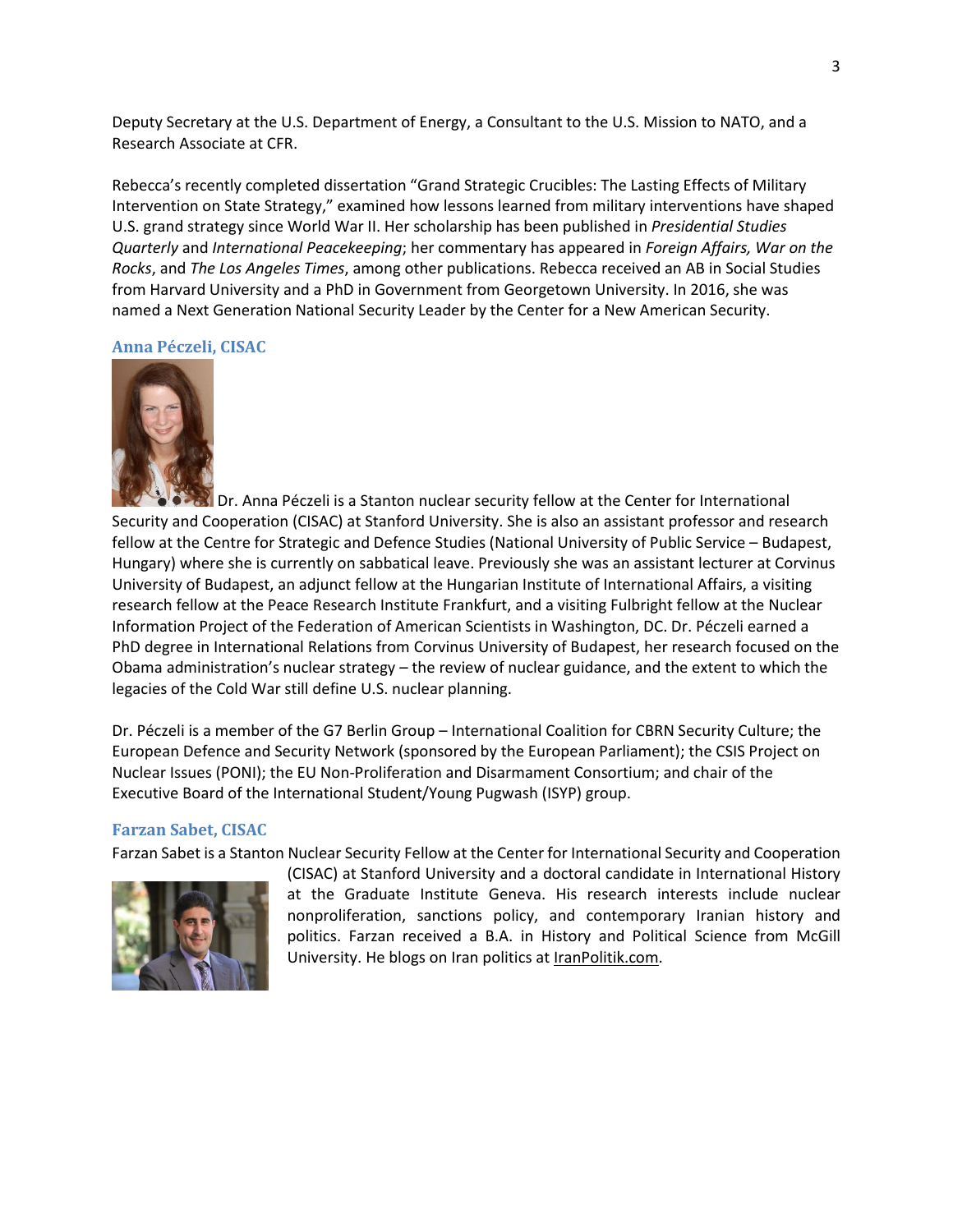#### **Eva Uribe, CISAC**

Eva C. Uribe is a Stanton Nuclear Security Postdoctoral Fellow at the Center for International Security and Cooperation, part of the Freeman Spogli Institute for International Studies at Stanford University. Her research interests include nuclear reprocessing and fissile materials production, nonproliferation of nuclear technology, and international safeguards. Her work at the Center for International Security and Cooperation focuses on the proliferation risks of the thorium fuel cycle.

Eva graduated from the University of California, Berkeley with a Ph.D. in Chemistry in 2016, where she was an affiliate with the Heavy Element and Nuclear Radiochemistry Group at Lawrence Berkeley National Laboratory. Her research investigated the sorption of aqueous uranyl species onto organically modified porous silica surfaces. During her time in Berkeley, she also conducted research at the Goldman School of Public Policy on the historical use of cross-domain deterrence by U.S. policymakers during crisis management. As an undergraduate, she interned in the Safeguards and Security Group in the Nonproliferation Division at Los Alamos National Laboratory. Eva grew up in Los Alamos, New Mexico.

#### **Brian Henderson, MIT NSE**



Brian Henderson is a Postdoctoral Fellow at the Laboratory for Nuclear Security and Policy (LNSP) in the Department of Nuclear Science and Engineering at the Massachusetts Institute of Technology. In his research, he focuses on questions of applying techniques from experimental nuclear and particle physics to questions in nuclear security, such as warhead verification and detection of special nuclear materials. In particular, he seeks to design and experimentally verify methods for such applications that are sufficiently robust and well-understood for consideration

in the development of nuclear security policy.

Henderson received his PhD in experimental hadronic physics at MIT in 2016, studying questions of the internal structure of the proton. His thesis work included a wide variety of topics including detector design and construction, advanced Monte Carlo simulation, precision luminosity measurement, event reconstruction, and statistical data analysis. Prior to his PhD, he completed bachelor's degrees in physics and mathematics at Rice University.

#### **Zoë Levornick, MIT SSP**

Zoë I. Levornik is a postdoctoral fellow at the Stanton Nuclear Security Program at MIT's Security Studies Program (SSP). Prior to SSP she was a researcher at the National Security Studies Center (NSSC) at the University of Haifa. Her research interests include IR Theory, Constructivism, Nuclear Proliferation, Nuclear policy, Cultural diplomacy, and Arab-Israeli Relations. Between 2014-2016, Levornik was a lecturer at the Political Science School and the International School at the University of Haifa. In 2010/11, she was a visiting researcher and lecturer at Eberhard Karls Universität Tübingen, in Germany. Levornik received her direct-track PhD in International Relation from the University of Haifa. Dissertation titled, *Nuclear Dialogues: A Constructive Approach to Nuclear (Non)proliferation*. She earned a BA in Political Science and Exact Sciences from the University of Haifa.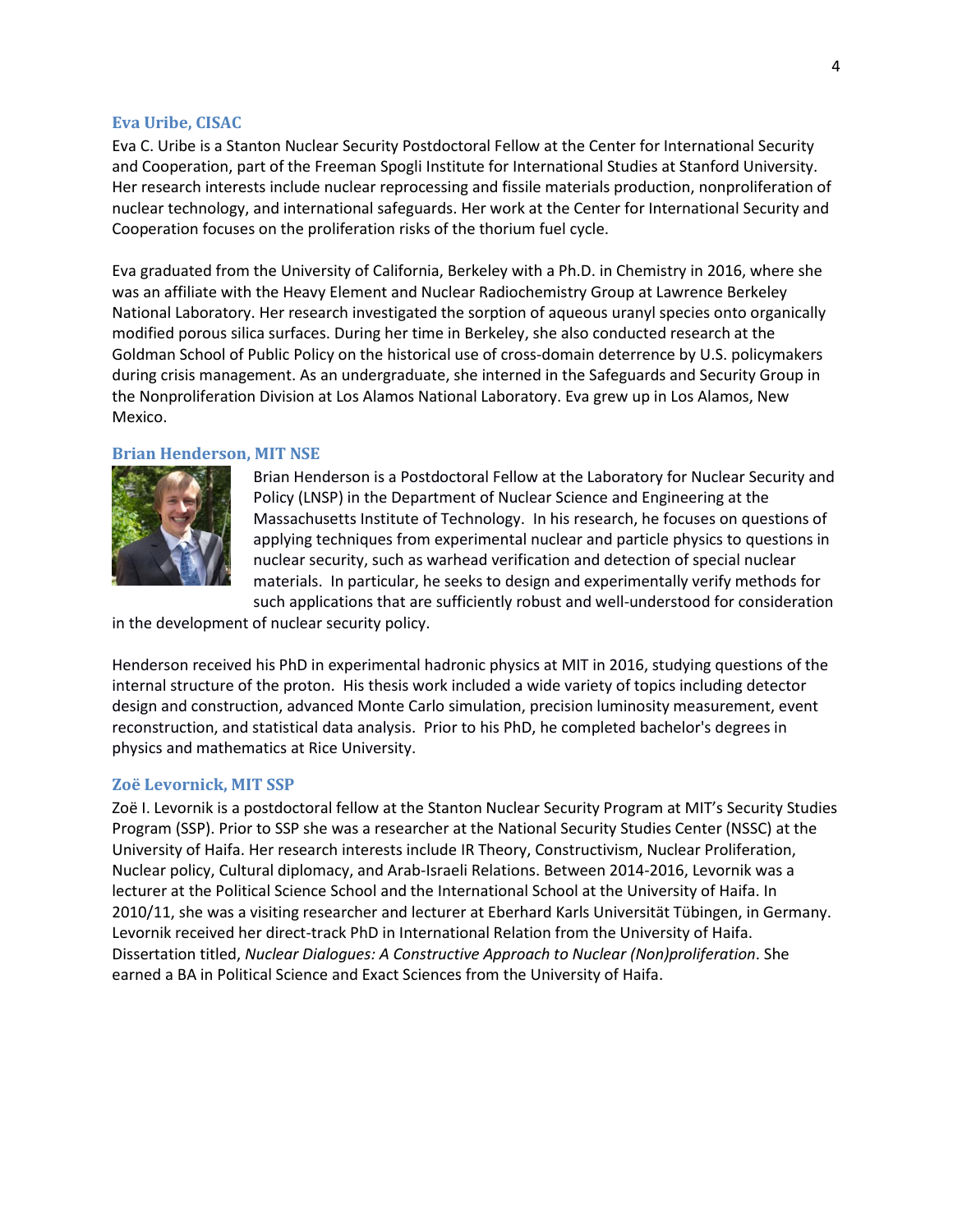#### **Joseph O'Mahoney, MIT SSP**



Joseph O'Mahoney is an Assistant Professor at Seton Hall University's School of Diplomacy and International Relations and a Stanton Junior Faculty Fellow at MIT for 2016-2017. His research primarily investigates international norm dynamics concerning the legitimacy of war, the use of force, and nuclear proliferation. Broader research interests include recognition and nonrecognition, how argumentation works in international politics, and whether and how we can establish motives or reasons for action in international relations. He has authored articles in *International Organization*, *European Journal of International Relations*, and *International Theory*, as well as other outlets. He received a PhD in Political Science from George Washington University, MAs from the University of Kent, and a BA in Philosophy from University College London. He previously taught at Brown University and George Washington University.

#### **Booseung Chang, RAND**



BOOSEUNG CHANG is currently a Stanton Nuclear Security Fellow at

RAND Corporation. His research interests include international security and domestic decision-making of the United States and South Korea. Particularly, he focuses on the interaction between external influences and internal factors and how these interactions in turn produce change in international and domestic politics. Geographically, his area of expertise is Northeast Asia: North and South Korea, Japan, Taiwan, China, and Russia.

Formerly, he was a 2015-2016 Walter H. Shorenstein Postdoctoral Fellow at Stanford University. Immediately prior to the fellowship in Stanford, he was the deputy director of the North Korean Nuclear Policy Division of the South Korean Foreign Ministry, which analyzes the technical aspects of the North Korean nuclear and missile programs and follows up on sanctions against North Korea. Until 2015 when he left the Foreign Service, he spent 15 years in the Foreign Ministry, serving twice on the Foreign Ministry's negotiation team for the Six-Party Talks. His overseas stationing includes three years in Beijing and two and a half years in Vladivostok. He received his MA and PhD in international relations from Paul H. Nitze School of Advanced International Studies (SAIS), The Johns Hopkins University and a BA in political science from Seoul National University. He speaks Korean, English, Japanese, Chinese, and Russian.